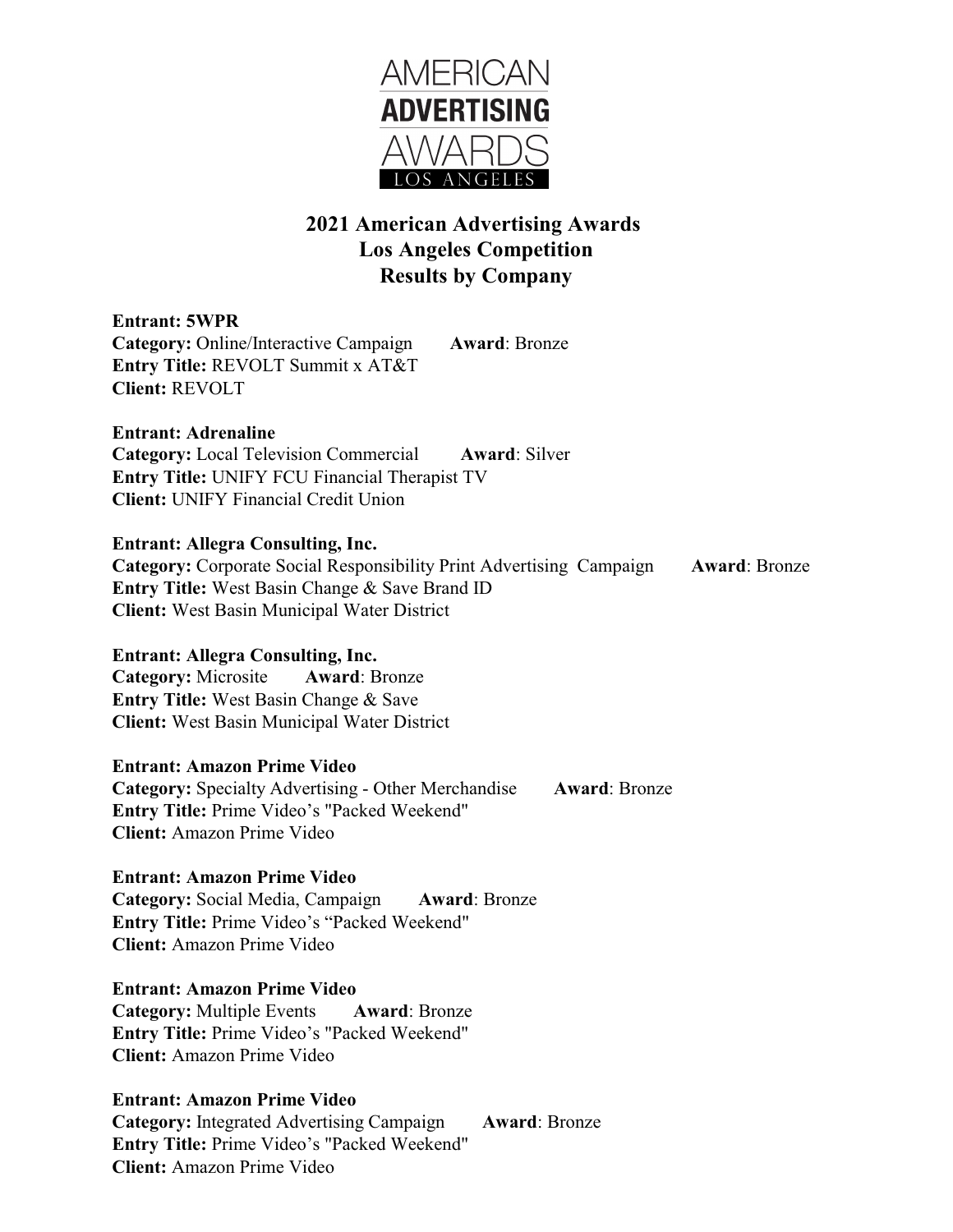#### **Entrant: Amazon Prime Video**

**Category:** Logo Design **Award**: Silver **Entry Title:** Prime Video's "Packed Weekend" **Client:** Amazon Prime Video

## **Entrant: Amazon Prime Video**

**Category:** Consumer Website **Award**: Silver **Entry Title:** Prime Video's "Packed Weekend" **Client:** Amazon Prime Video

## **Entrant: Arcana Academy**

**Category:** Internet Commercial **Award**: Silver **Entry Title:** KILZ - Paint Loves Primer **Client:** KILZ Paint & Primer

#### **Entrant: Arcana Academy**

**Category:** Specialty Advertising - Apparel **Award**: Silver **Entry Title:** Arcana Academy Apparel **Client:** Arcana Academy

#### **Entrant: Arcana Academy**

**Category:** Internet Commercial **Award**: Silver **Entry Title:** Dignity Memorial - Brand Essence **Client:** Service Corporation International - Dignity Memorial

#### **Entrant: Arcana Academy**

**Category:** Menu **Award**: Silver **Entry Title:** Michi Japanese Kitchen Rebrand **Client:** Michi Japanese Kitchen

#### **Entrant: Arcana Academy**

**Category:** Online/Interactive Campaign **Award**: Silver **Entry Title:** KILZ - Paint Loves Primer Campaign **Client:** KILZ Paint & Primer

#### **Entrant: BARÚ Advertising**

**Category:** Integrated Advertising Campaign **Award**: Bronze **Entry Title:** Covered CA Hisp. Open Enrollment 21 **Client:** Covered California

#### **Entrant: Believe Media**

**Category:** Film/Video/Sound Branded Content **Award**: Silver **Entry Title:** The Most Selfless Act of All **Client:** Equinox

**Entrant: Billups Category:** Out-Of-Home Campaign **Award**: Bronze **Entry Title:** AIDS Healthcare Don't Share Air **Client:** AIDS Healthcare Foundation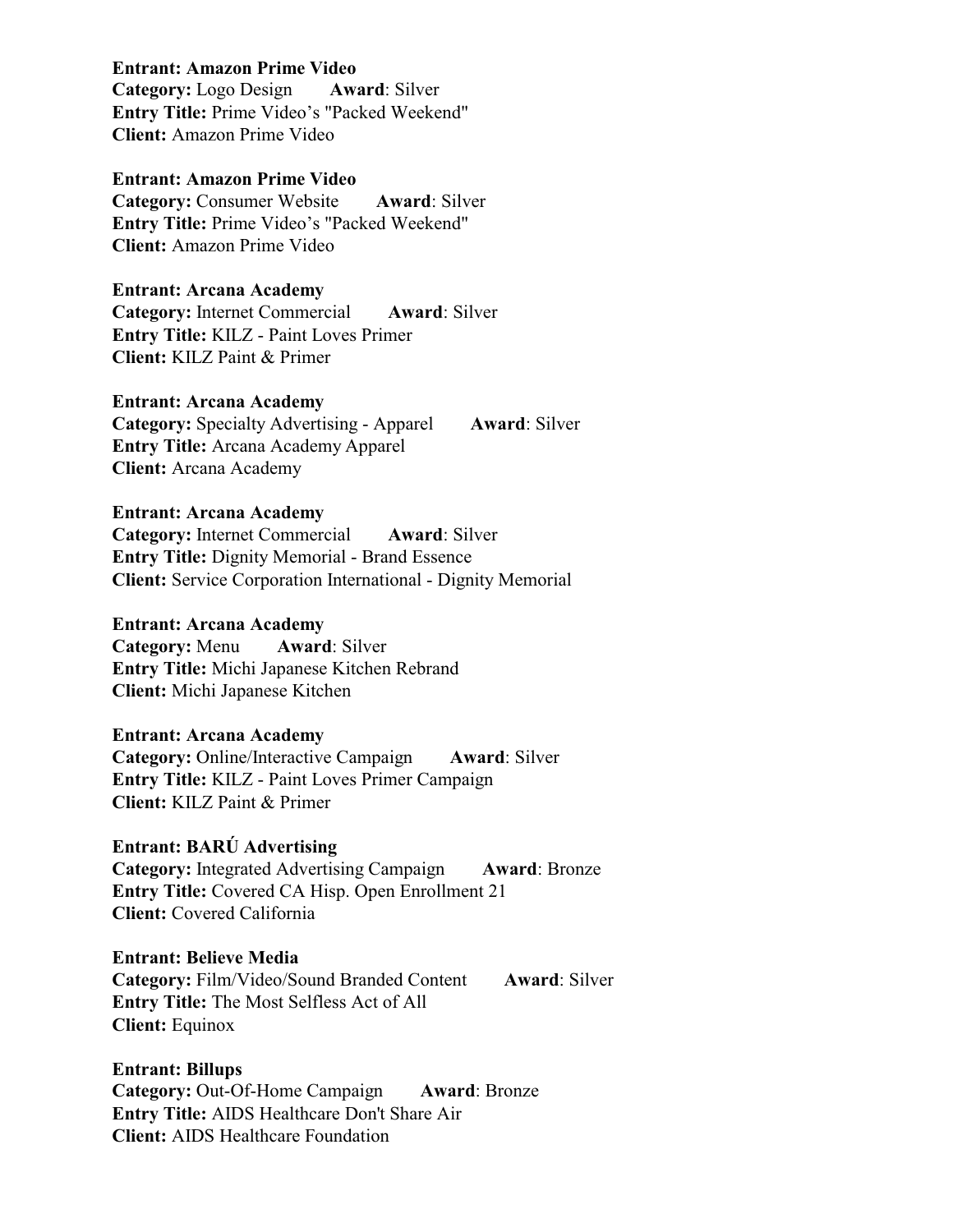| <b>Entrant: CBS Interactive</b><br><b>Category:</b> Out-Of-Home Campaign Award: Bronze<br>Entry Title: The Stand: Out-of-Home Campaign<br><b>Client: CBS All Access</b>                                                    |
|----------------------------------------------------------------------------------------------------------------------------------------------------------------------------------------------------------------------------|
| <b>Entrant: CBS Interactive</b><br><b>Category:</b> Integrated Advertising Campaign<br><b>Award: Silver</b><br><b>Entry Title:</b> The Stand - Integrated Campaign<br><b>Client: CBS All Access</b>                        |
| <b>Entrant: CBS Interactive</b><br><b>Category:</b> Integrated Advertising Campaign<br><b>Award: Silver</b><br><b>Entry Title: Star Trek: Picard - Campaign</b><br><b>Client: CBS All Access</b>                           |
| <b>Entrant: DuckPunk Productions, Inc.</b><br>Category: Pro Bono Non-Broadcast Audio/Visual<br><b>Award: Silver</b><br><b>Entry Title: Wells Bring Hope</b><br><b>Client:</b> DuckPunk Productions, Inc.                   |
| <b>Entrant: FOX</b><br><b>Category:</b> Branded Content & Entertainment for Television<br><b>Award: Bronze</b><br><b>Entry Title:</b> The Fox Winter Preview 2021<br><b>Client: FOX Entertainment</b>                      |
| <b>Entrant: FOX</b><br><b>Category:</b> Integrated Media Corporate Social Responsibility Campaign<br><b>Award: Bronze</b><br>Entry Title: FOX Entertainment "Candle" Campaign<br><b>Client: FOX Entertainment</b>          |
| <b>Entrant: FOX</b><br>Category: Integrated Media Corporate Social Responsibility Campaign<br><b>Award: Bronze</b><br><b>Entry Title: FOX "Pride" Campaign 2020</b><br><b>Client: FOX Entertainment</b>                    |
| <b>Entrant: FOX</b><br>Category: Branded Content & Entertainment for Television<br><b>Award: Bronze</b><br><b>Entry Title: THE MASKED SINGER WB'S SCOOB!</b><br><b>Client: FOX</b>                                         |
| <b>Entrant: FOX</b><br><b>Category:</b> Music Video Award: Bronze<br><b>Entry Title:</b> Too Real" Music Video LA's FINEST<br><b>Client: FOX Entertainment</b>                                                             |
| <b>Entrant: Fraser Communications</b><br><b>Category:</b> Corporate Social Responsibility Campaign<br><b>Award: Bronze</b><br><b>Entry Title:</b> New Website TV-Milestone & COVID-19<br><b>Client:</b> First 5 California |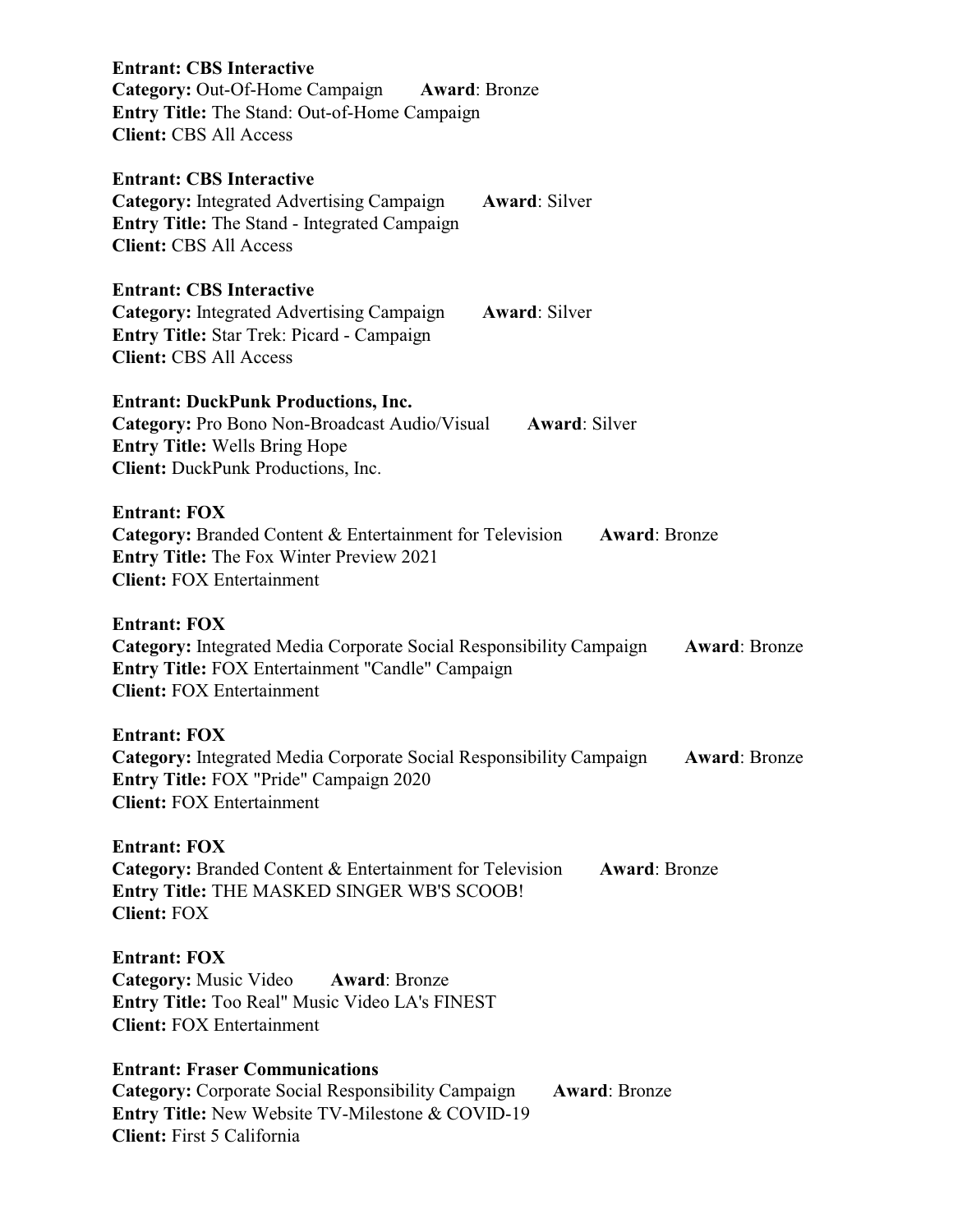| <b>Entrant: Fraser Communications</b><br><b>Category:</b> Corporate Social Responsibility Film, Video & Sound<br><b>Award: Bronze</b><br>Entry Title: #4ForEachOther<br><b>Client:</b> Los Angeles County Department of Public Health |
|---------------------------------------------------------------------------------------------------------------------------------------------------------------------------------------------------------------------------------------|
| <b>Entrant: Freeform</b><br>Category: Integrated Media Corporate Social Responsibility Campaign<br><b>Award: Bronze</b><br>Entry Title: #StayTheFFHome Campaign<br><b>Client:</b> Freeform                                            |
| <b>Entrant: Freeform</b><br><b>Category:</b> Integrated Advertising Campaign<br><b>Award: Silver</b><br><b>Entry Title: Motherland Campaign</b><br><b>Client: Freeform</b>                                                            |
| <b>Entrant: Freeform</b><br>Category: Mobile App<br><b>Award: Silver</b><br><b>Entry Title: Motherland Snapchat Lens</b><br><b>Client:</b> Freeform                                                                                   |
| <b>Entrant: Freeform</b><br><b>Category: Illustration Series</b><br><b>Award: Silver</b><br><b>Entry Title:</b> Motherland Propaganda Posters<br><b>Client:</b> Freeform                                                              |
| <b>Entrant: Freeform</b><br><b>Category:</b> Regional/National Television Commercial Campaign<br><b>Award: Silver</b><br>Entry Title: Everything's Gonna Be Okay Campaign<br><b>Client:</b> Freeform                                  |
| <b>Entrant: Freeform</b><br>Category: Out-Of-Home Installation<br><b>Award: Silver</b><br>Entry Title: Halloween Road<br><b>Client:</b> Freeform                                                                                      |
| <b>Entrant: Freeform</b><br><b>Category: Digitally Enhanced Photography</b><br><b>Award: Silver</b><br><b>Entry Title:</b> Everything's Gonna Be Okay: Key Art<br><b>Client: Freeform</b>                                             |
| <b>Entrant: Freeform</b><br><b>Category:</b> Regional/National Television Commercial<br><b>Award: Silver</b><br>Entry Title: grown-ish: Marching Band:60<br><b>Client: Freeform</b>                                                   |
| <b>Entrant: GZ Productions</b><br><b>Category:</b> Cinematography<br><b>Award: Bronze</b><br>Entry Title: Calvin Klein 2020 Commercial<br>Client: Calvin Klein (China)                                                                |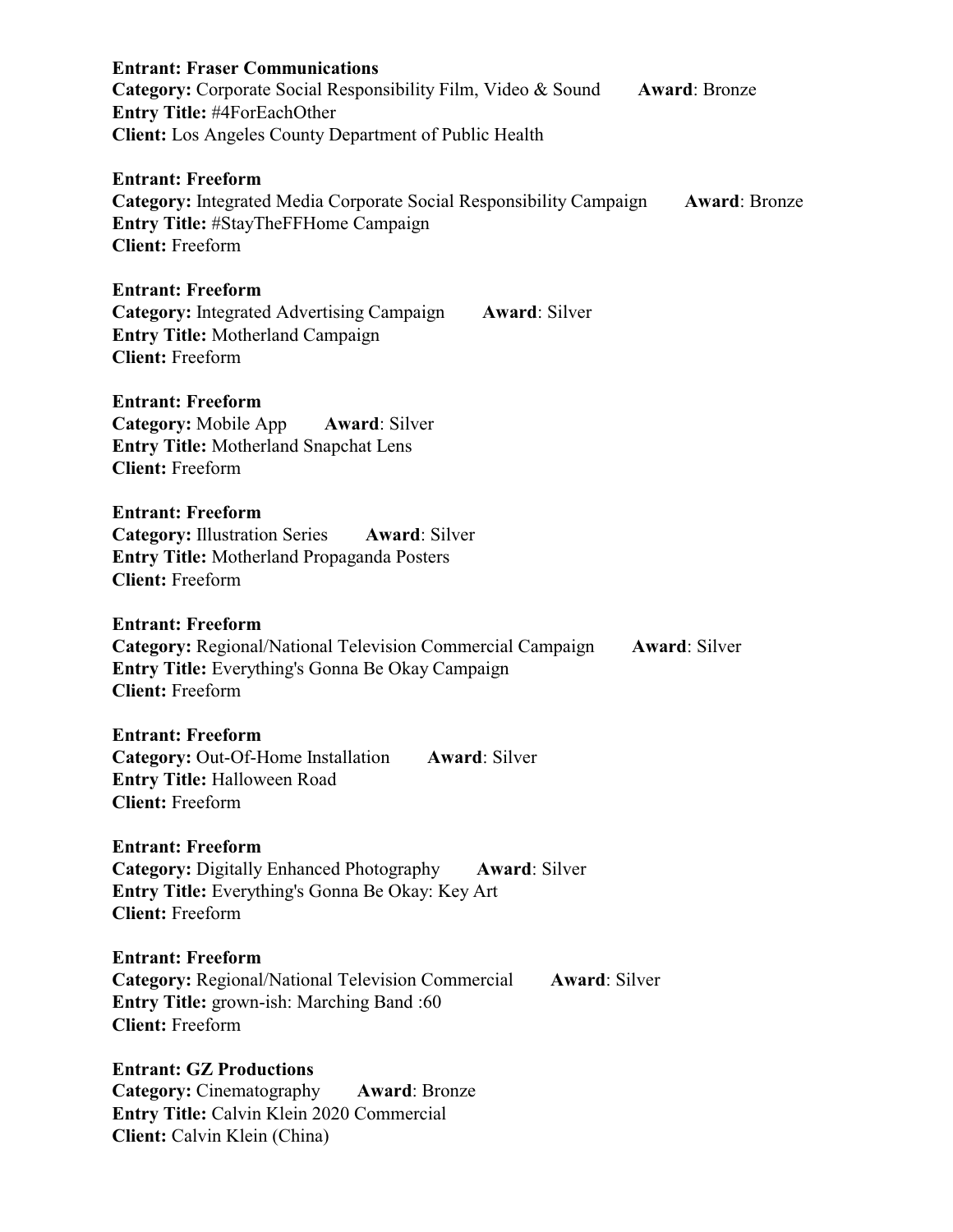**Entrant: GZ Productions Category:** Cinematography **Award**: Silver **Entry Title:** YAKINIKU MANOR 2020 Commercial **Client:** YAKINIKU MANOR **Entrant: Havas Battery, LLC Category:** Internet Commercial Campaign **Award**: Silver **Entry Title:** 1 in 2 People Like It **Client:** Borjomi **Entrant: Hawthorne Advertising Category:** Internet Commercial Campaign **Award**: Bronze **Entry Title:** Replenish" **Client:** Zenwise **Entrant: Hawthorne Advertising Category:** Regional/National Television Commercial **Award**: Bronze **Entry Title:** But First" **Client:** Zenwise **Entrant: Hawthorne Advertising Category:** Integrated Advertising Campaign **Award**: Bronze **Entry Title:** Replenish" **Client:** Zenwise **Entrant: Hawthorne Advertising Category:** Integrated Advertising Campaign **Award**: Bronze **Entry Title:** Zen. Wise. Way." **Client:** Zenwise **Entrant: Hawthorne Advertising Category:** Internet Commercial Campaign **Award**: Bronze **Entry Title:** Zen. Wise. Way." **Client:** Zenwise **Entrant: Hulu Category:** Audio/Video Sales Presentation **Award**: Silver **Entry Title:** One Hulu **Client:** Hulu **Entrant: Hulu Category:** Music Video **Award**: Gold **Entry Title:** Black History Month Jam **Client:** Hulu **Entrant: Hulu Category: Games Award: Silver Entry Title:** Bad Hair: 8-bit game **Client:** Hulu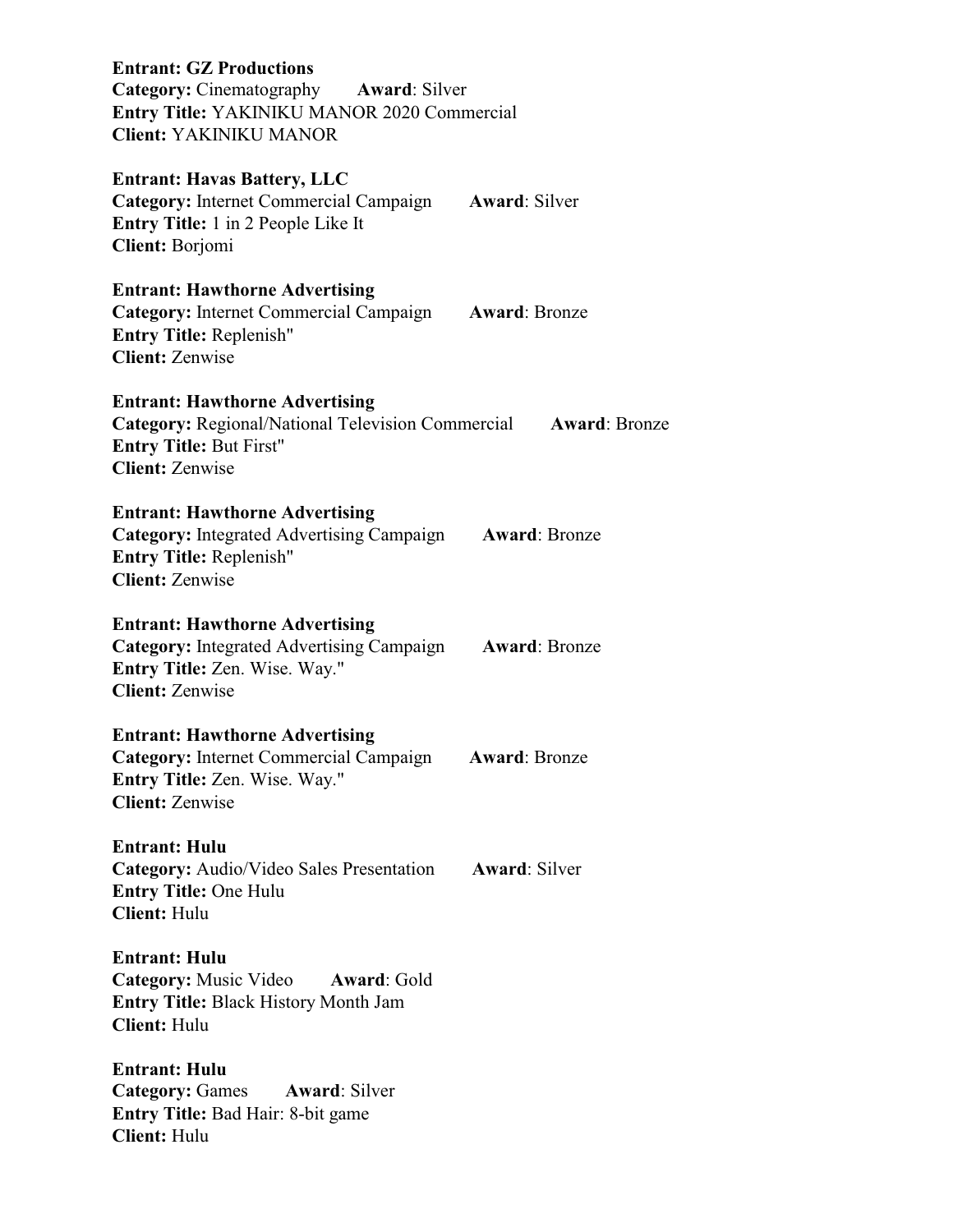| <b>Entrant: Hulu</b><br><b>Category:</b> Branded Content & Entertainment Campaign<br><b>Entry Title:</b> Mixing with Babish<br><b>Client:</b> Maker's Mark/Starcom               | <b>Award: Silver</b> |
|----------------------------------------------------------------------------------------------------------------------------------------------------------------------------------|----------------------|
| <b>Entrant: Hulu</b><br><b>Category:</b> Integrated Advertising Campaign<br><b>Award: Silver</b><br><b>Entry Title: Bad Hair Campaign</b><br><b>Client: Hulu</b>                 |                      |
| <b>Entrant: Hulu</b><br><b>Category:</b> Out-Of-Home Installation Award: Silver<br><b>Entry Title:</b> Huluween Drive-in Theater Event<br><b>Client: Hulu</b>                    |                      |
| <b>Entrant: Innerspin Marketing</b><br>Category: Outdoor Board Award: Bronze<br><b>Entry Title: Break — With Tradition</b><br>Client: Lee Kum Kee (USA) Inc.                     |                      |
| <b>Entrant: John Kelly Photography</b><br><b>Category: Product or Service Sales Promotion Campaign</b><br><b>Entry Title: Summertime Meals</b><br>Client: El Pollo Loco          | <b>Award: Bronze</b> |
| <b>Entrant: John Kelly Photography</b><br>Category: Animation, Special Effects or Motion Graphics Award: Bronze<br><b>Entry Title: Summertime Meals</b><br>Client: El Pollo Loco |                      |
| Entrant: Kern<br><b>Category: Direct Mail</b><br><b>Award: Bronze</b><br>Entry Title: Upgrade Delta Platinum Direct Mail<br><b>Client:</b> American Express                      |                      |
| <b>Entrant: Kern</b><br>Category: Email Award: Bronze<br><b>Entry Title: Personal Loans Email</b><br><b>Client:</b> American Express                                             |                      |
| <b>Entrant: Kern</b><br><b>Category: Email</b><br><b>Award: Bronze</b><br>Entry Title: Refer a Friend Friendship Email<br><b>Client:</b> American Express                        |                      |
| Entrant: KERNEL CREATED BY SPECTRUM REACH<br><b>Category:</b> Local Television Commercial<br><b>Award: Bronze</b><br>Entry Title: Fresh Authentic Italian<br>Client: Ugo Café    |                      |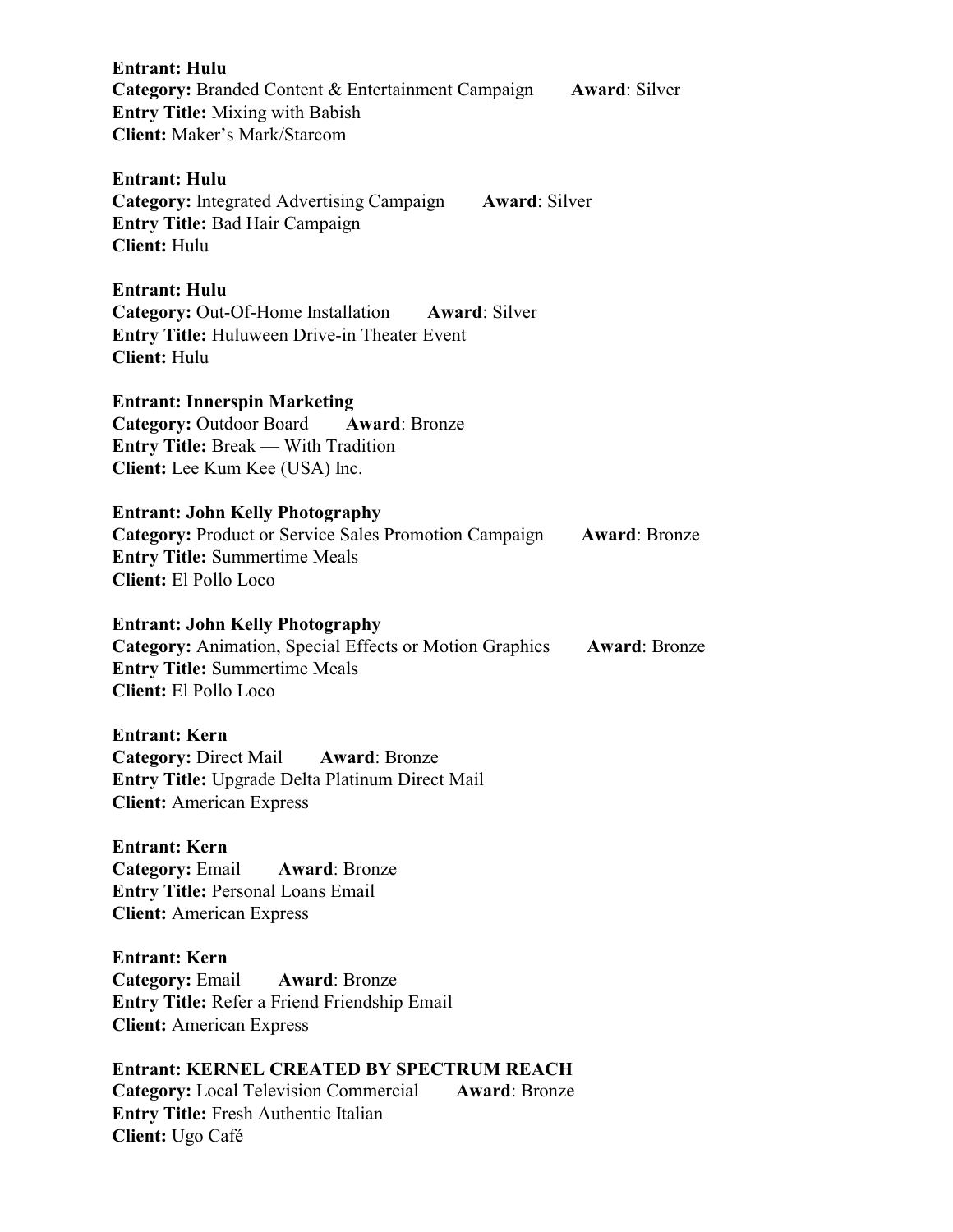# **Entrant: KERNEL CREATED BY SPECTRUM REACH Category:** Local Television Commercial Campaign **Award:** Bronze **Entry Title:** Riverside Metro Auto Group Campaign **Client:** Riverside Metro Auto Group **Entrant: Kilter Category:** Integrated Advertising Campaign **Award**: Bronze **Entry Title:** Post Alarm Campaign **Client:** Post Alarm **Entrant: London : Los Angeles Category:** Business-to-Business Website **Award**: Bronze **Entry Title:** Sprockets **Client:** Sprockets **Entrant: London : Los Angeles Category:** Business-to-Business Website **Award**: Bronze **Entry Title:** This is not the Norm. This is NOM **Client:** Not ordinary media **Entrant: London : Los Angeles Category:** Direct Marketing & Specialty Advertising **Award:** Bronze **Entry Title:** Time for new thinking **Client:** MTM Choice **Entrant: London : Los Angeles Category:** Logo Design **Award**: Bronze **Entry Title:** Sprockets **Client:** Sprockets **Entrant: Mana Category:** Internet Commercial **Award**: Bronze **Entry Title:** HPE - Synergy and Primera

**Client:** Hewlett Packard Enterprise

**Entrant: Matt Beard Photography, Inc. Category:** Photography **Award**: Bronze **Entry Title:** Bouqs V-Day 2020 Times Sq. Bottom **Client:** The Bouqs

**Entrant: Matt Beard Photography, Inc. Category:** Photography **Award**: Bronze **Entry Title:** Bouqs V-Day 2020 Times Square Top **Client:** The Bouqs

**Entrant: McCoy Advertising Category:** Branded Content & Entertainment **Award**: Bronze **Entry Title:** Mazda "Motorsports" **Client:** Mazda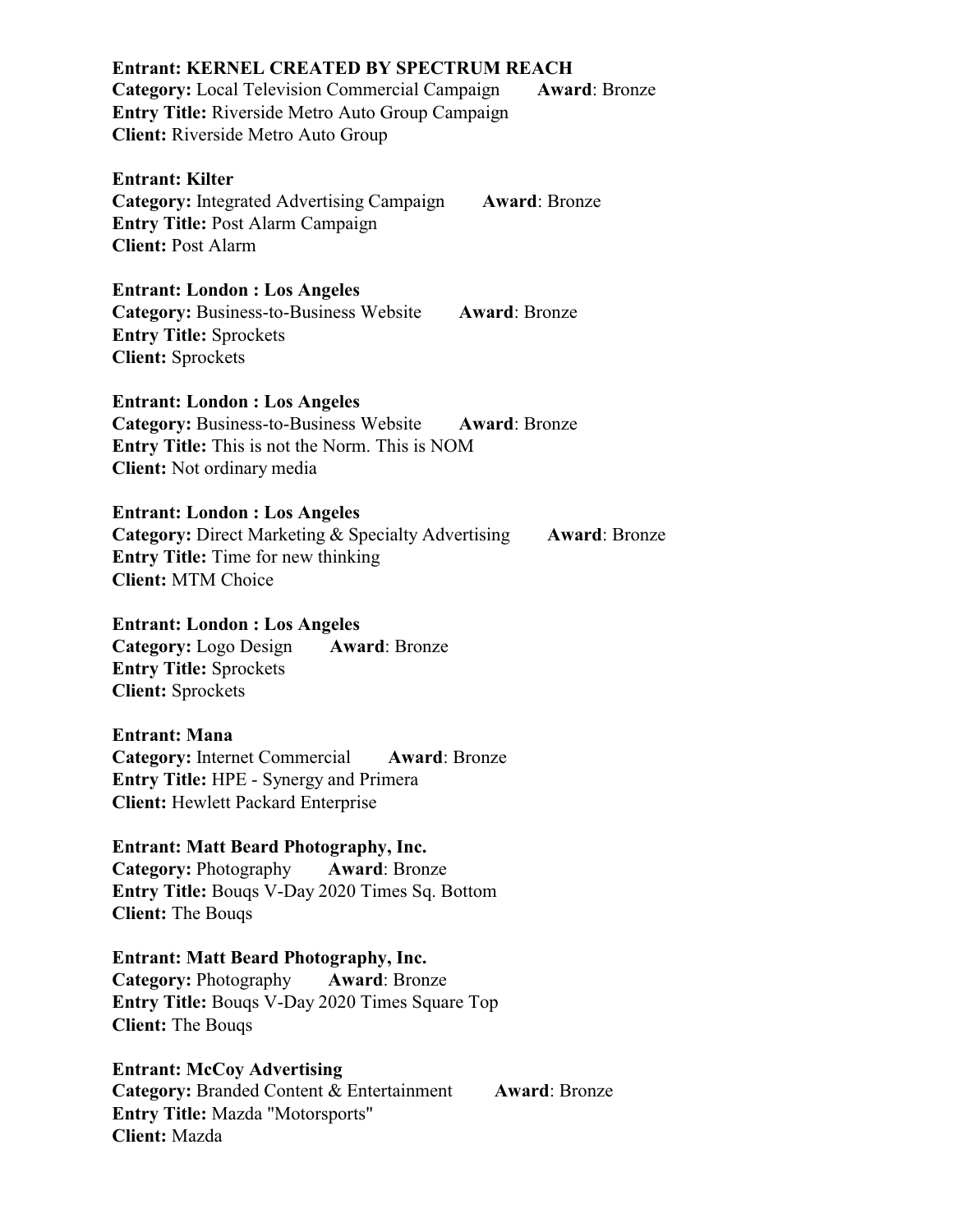| <b>Entrant: Movement Strategy</b><br>Category: Online/Interactive Campaign<br>Award: Gold<br>Entry Title: Klarna. Social-first storytelling<br><b>Client:</b> Klarna                                               |
|--------------------------------------------------------------------------------------------------------------------------------------------------------------------------------------------------------------------|
| <b>Entrant: Movement Strategy</b><br>Category: Social Media, Campaign<br><b>Award: Silver</b><br><b>Entry Title: Enter The Butcher</b><br><b>Client:</b> Amazon Prime Video                                        |
| <b>Entrant: Movement Strategy</b><br><b>Category:</b> Branded Content & Entertainment for Online/Interactive<br><b>Award: Gold</b><br>Entry Title: Klarna. Social-first storytelling<br><b>Client:</b> Klarna      |
| <b>Entrant: Movement Strategy</b><br>Category: Social Media, Campaign<br><b>Award: Silver</b><br>Entry Title: Klarna. Social-first storytelling<br><b>Client:</b> Klarna                                           |
| <b>Entrant: Movement Strategy</b><br><b>Category:</b> Branded Content & Entertainment<br>Award: Gold<br><b>Entry Title:</b> Klarna. Social-first storytelling<br><b>Client:</b> Klarna                             |
| <b>Entrant: Movement Strategy</b><br><b>Category: Copywriting</b><br><b>Award: Bronze</b><br><b>Entry Title: Enter The Butcher</b><br><b>Client:</b> Amazon Prime Video                                            |
| <b>Entrant: Movement Strategy</b><br><b>Category:</b> Branded Content & Entertainment for Online/Interactive<br><b>Award: Silver</b><br><b>Entry Title:</b> Enter The Butcher<br><b>Client:</b> Amazon Prime Video |
| <b>Entrant: MuteSix</b><br><b>Category:</b> Regional/National Television Commercial<br><b>Award: Silver</b><br><b>Entry Title: Spongelle</b><br>Client: Spongelle                                                  |
| <b>Entrant: MuteSix</b><br><b>Category:</b> Internet Commercial<br><b>Award: Bronze</b><br><b>Entry Title: Kenzzi</b><br>Client: Kenzzi                                                                            |
| <b>Entrant: MuteSix</b><br><b>Category:</b> Internet Commercial<br><b>Award: Bronze</b><br><b>Entry Title: Baubax</b><br><b>Client: Baubax</b>                                                                     |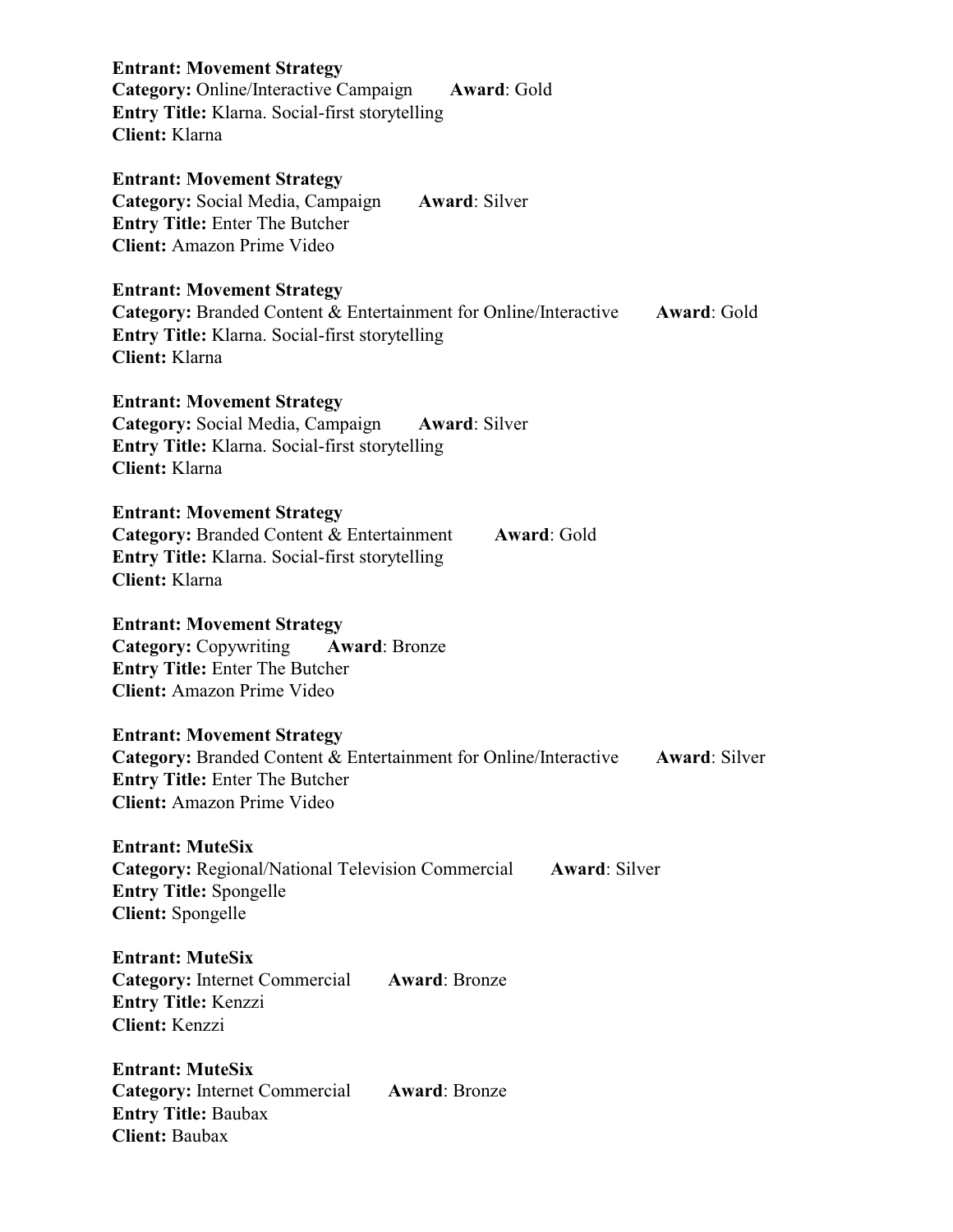| <b>Entrant: MuteSix</b><br><b>Category:</b> Internet Commercial<br><b>Award: Bronze</b><br><b>Entry Title: Theragun</b><br><b>Client:</b> Theragun                                                                 |
|--------------------------------------------------------------------------------------------------------------------------------------------------------------------------------------------------------------------|
| <b>Entrant: Netflix Creative Studio</b><br><b>Category:</b> Regional/National Television Commercial<br><b>Award: Silver</b><br><b>Entry Title:</b> The Queen's Gambit<br><b>Client: Netflix</b>                    |
| <b>Entrant: Netflix Creative Studio</b><br><b>Category:</b> Regional/National Television Commercial<br><b>Award: Silver</b><br><b>Entry Title:</b> Nobody Sleeps In The Woods Tonight<br><b>Client: Netflix</b>    |
| <b>Entrant: Netflix Creative Studio</b><br><b>Category:</b> Animation, Special Effects or Motion Graphics<br><b>Award: Silver</b><br><b>Entry Title: Altered Carbon S2 Date Announce</b><br><b>Client: Netflix</b> |
| <b>Entrant: Netflix Creative Studio</b><br><b>Category: Poster Award: Silver</b><br><b>Entry Title: Ozark Season 3</b><br><b>Client: Netflix</b>                                                                   |
| <b>Entrant: Original Stories Media</b><br>Category: Film/Video/Sound Branded Content<br><b>Award: Bronze</b><br><b>Entry Title:</b> Connecting What Moves the World<br><b>Client:</b> Hosa Technology              |
| <b>Entrant: Outfront Media</b><br>Category: Out-Of-Home Campaign<br><b>Award: Bronze</b><br><b>Entry Title:</b> Ayoka - Venus<br>Client: Ayoka                                                                     |
| <b>Entrant: Outfront Media</b><br><b>Category: Outdoor Board</b><br><b>Award: Bronze</b><br><b>Entry Title:</b> Stand By America<br><b>Client: Outfront Media</b>                                                  |
| <b>Entrant: Outfront Media</b><br>Category: Out-Of-Home Campaign<br><b>Award: Silver</b><br><b>Entry Title:</b> Kobe Bryant Tribute<br><b>Client: Outfront Media</b>                                               |
| <b>Entrant: Outfront Media</b><br>Category: Out-Of-Home Campaign<br><b>Award: Bronze</b><br><b>Entry Title:</b> Los Angeles Angels<br><b>Client:</b> Los Angeles Angels                                            |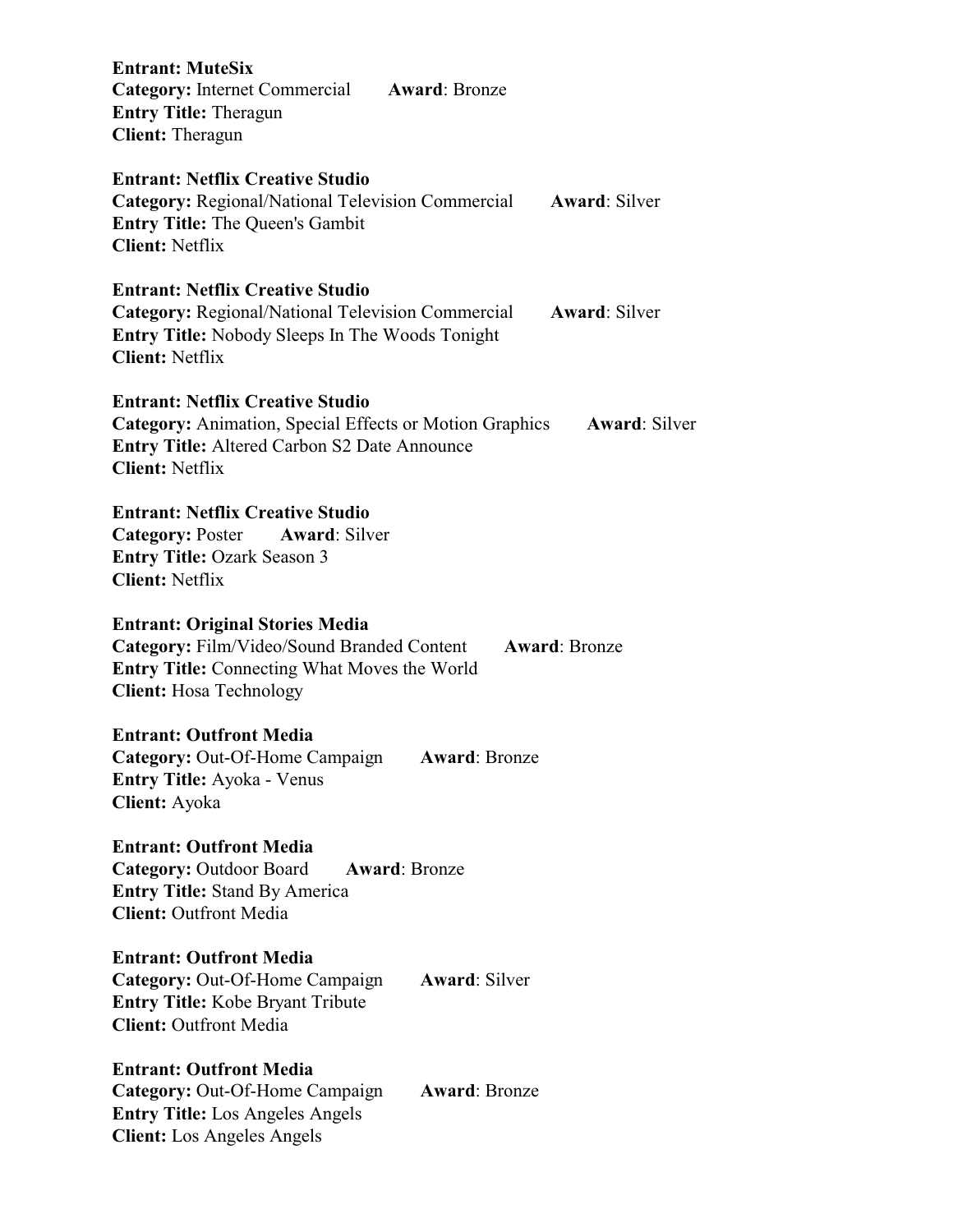**Entrant: Outfront Media** 

**Category:** Outdoor Board **Award**: Bronze **Entry Title:** LA is Safe at Home **Client:** Outfront Media

# **Entrant: Outfront Media**

**Category:** Integrated Advertising Campaign **Award**: Bronze **Entry Title:** Wondercon 2020 **Client:** Comic-Con International

#### **Entrant: Outfront Media**

**Category:** Out-Of-Home Campaign **Award**: Bronze **Entry Title:** Nova Easy Kombucha **Client:** Nova Easy Kombucha

#### **Entrant: PASSERINE**

**Category:** Social Media **Award**: Bronze **Entry Title:** This Is What Family Looks Like **Client:** Working Families Party

# **Entrant: PASSERINE**

**Category:** Social Media **Award**: Silver **Entry Title:** Dear Black People **Client:** Movement for Black Lives

#### **Entrant: PASSERINE**

**Category:** Regional/National Television Commercial Campaign **Award**: Bronze **Entry Title:** Rare Drops **Client:** eBay

## **Entrant: Process Creative**

**Category:** Film/Video/Sound Branded Content **Award**: Gold **Entry Title:** The Naughty Raccoon: By Tuft&Needle **Client:** Tuft&Needle

## **Entrant: Process Creative**

**Category:** Film/Video/Sound Branded Content **Award**: Best of Show **Entry Title:** The Naughty Raccoon: By Tuft&Needle **Client:** Tuft&Needle

### **Entrant: Pulsar Advertising**

**Category:** Consumer Website **Award**: Bronze **Entry Title:** Earthquake Warning California Site **Client:** California Governor's Office of Emergency Services

## **Entrant: Pulsar Advertising**

**Category:** Online/Interactive Campaign **Award**: Bronze **Entry Title:** Earthquake Warning California **Client:** California Governor's Office of Emergency Services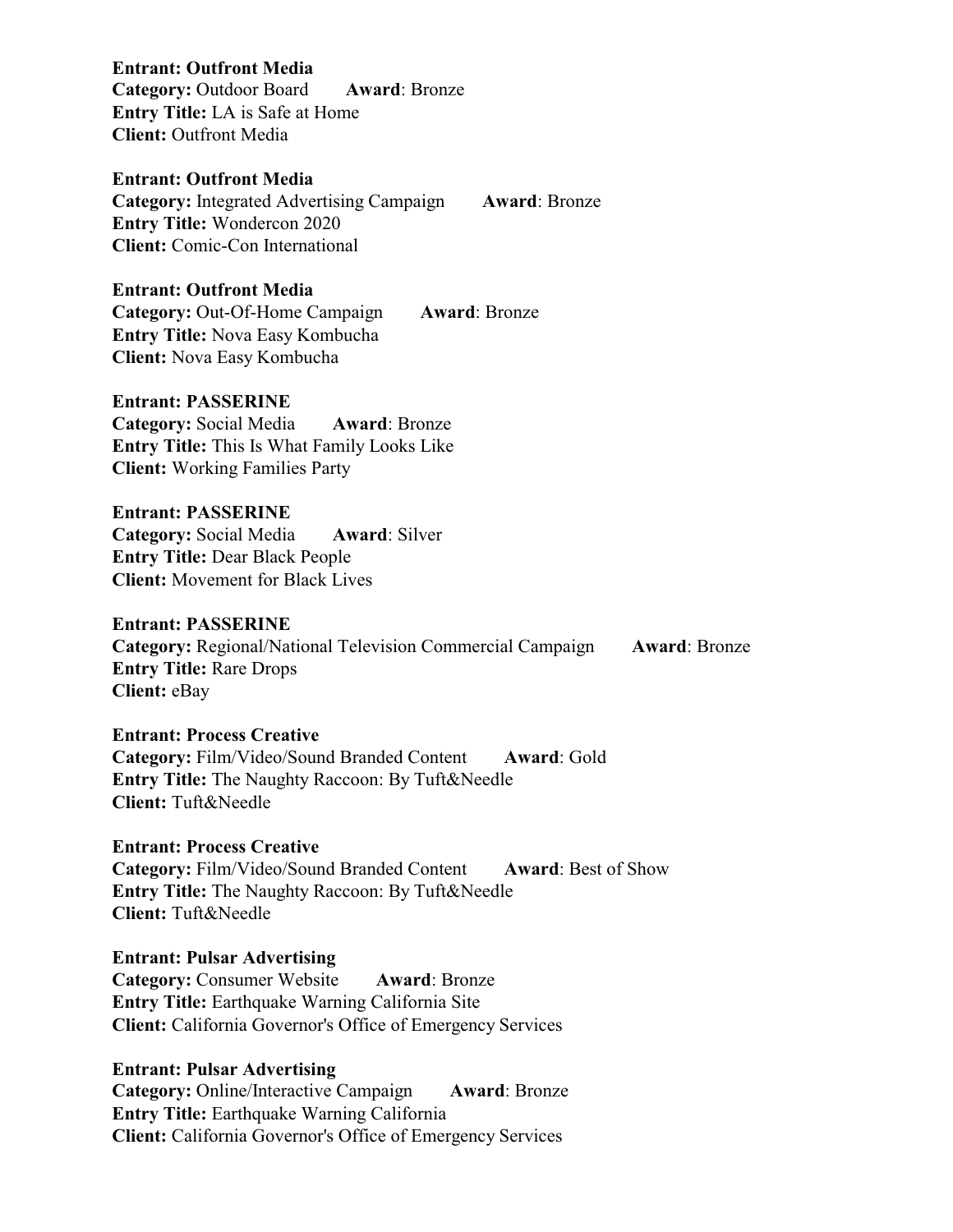| <b>Entrant: Pulsar Advertising</b><br><b>Category:</b> Integrated Advertising Campaign<br><b>Award: Bronze</b><br>Entry Title: Earthquake Warning California<br><b>Client:</b> California Governor's Office of Emergency Services       |
|-----------------------------------------------------------------------------------------------------------------------------------------------------------------------------------------------------------------------------------------|
| <b>Entrant: QM Design Group</b><br><b>Category:</b> Sales Kit or Product Information Sheets<br><b>Award: Bronze</b><br><b>Entry Title: Towns on Grove Sales Package</b><br><b>Client:</b> John Eric + Trevor Moore   The Towns on Grove |
| <b>Entrant: QM Design Group</b><br><b>Category:</b> Magazine Self-Promotion<br><b>Award: Bronze</b><br><b>Entry Title: John Eric Home Magazine</b><br><b>Client:</b> John Eric + Trevor Moore                                           |
| <b>Entrant: Radiofried</b><br><b>Category:</b> Branded Content & Entertainment for Online/Interactive<br><b>Award: Bronze</b><br><b>Entry Title:</b> Gametime Grub with John Johnson III<br><b>Client: UNIFY Financial Credit Union</b> |
| <b>Entrant: RMNG</b><br><b>Category:</b> Corporate Social Responsibility Ambient Media Campaign<br><b>Award: Bronze</b><br><b>Entry Title: Democracy is Delicious</b><br><b>Client:</b> Pizza to the Polls                              |
| <b>Entrant: RMNG</b><br><b>Category:</b> Campaign <b>Award</b> : Silver<br><b>Entry Title:</b> The Conversation Truck<br><b>Client: RMNG</b>                                                                                            |
| <b>Entrant: RPA</b><br>Category: Social Media, Campaign<br><b>Award: Silver</b><br><b>Entry Title:</b> What're They Doing Over There?<br>Client: CoStar / Apartments.com                                                                |
| <b>Entrant: RPA</b><br>Category: Social Media, Campaign<br><b>Award: Silver</b><br><b>Entry Title: Farmers Policy Perks</b><br><b>Client: Farmers Insurance</b>                                                                         |
| <b>Entrant: RPA</b><br><b>Category:</b> Magazine Advertising Campaign<br><b>Award: Silver</b><br>Entry Title: Honda Enthusiast Print Campaign<br>Client: American Honda Motor Co., Inc.                                                 |
| <b>Entrant: RPA</b><br><b>Category: Computer Generated Imagery (CGI)</b><br>Award: Gold<br><b>Entry Title: Honda Civic Prototype Reveal</b><br>Client: American Honda Motor Co., Inc.                                                   |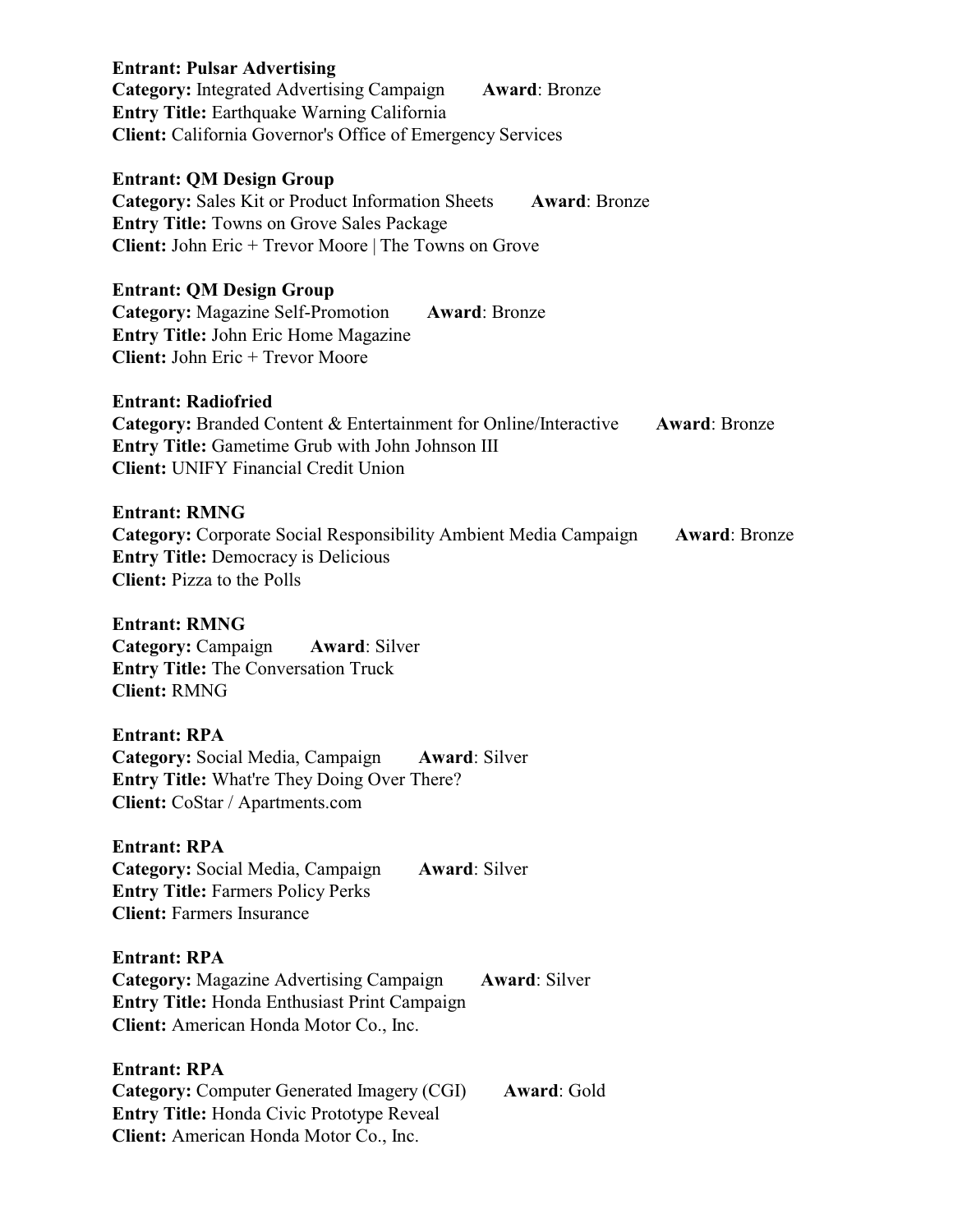**Entrant: RPA Category:** Art Direction **Award**: Silver **Entry Title:** Honda / Pride Month **Client:** American Honda Motor Co., Inc.

## **Entrant: RPA**

**Category:** Branded Content & Entertainment Campaign **Award**: Bronze **Entry Title:** Pocky: Branded Content Campaign **Client:** Ezaki Glico, USA

### **Entrant: RPA**

**Category:** Animation, Special Effects or Motion Graphics **Award**: Silver **Entry Title:** Honda / Performance Social Campaign **Client:** American Honda Motor Co., Inc.

#### **Entrant: RPA**

**Category:** Internet Commercial Campaign **Award**: Bronze **Entry Title:** Pocky: Share Happiness Online Video **Client:** Ezaki Glico, USA

## **Entrant: RPA**

**Category:** Social Media, Campaign **Award**: Bronze **Entry Title:** Pocky: Share Happiness Social Media **Client:** Ezaki Glico, USA

### **Entrant: RPA**

**Category:** Internet Commercial Campaign **Award**: Gold **Entry Title:** What're They Doing Over There? **Client:** CoStar / Apartments.com

#### **Entrant: RPA**

**Category:** Animation, Special Effects or Motion Graphics **Award**: Gold **Entry Title:** Fun to Drive / CR-V TV Campaign **Client:** American Honda Motor Co., Inc.

# **Entrant: RPA**

**Category:** Film/Video/Sound Branded Content **Award**: Silver **Entry Title:** Undercover Caddie Part 1 **Client:** Farmers Insurance

#### **Entrant: RPA**

**Category:** Social Media, Campaign **Award**: Silver **Entry Title:** Honda Superb Owl Spotlight **Client:** American Honda Motor Co., Inc.

### **Entrant: RPA**

**Category:** Regional/National Television Commercial Campaign **Award**: Silver **Entry Title:** Best In The Biz TV Campaign **Client:** CoStar / Apartments.com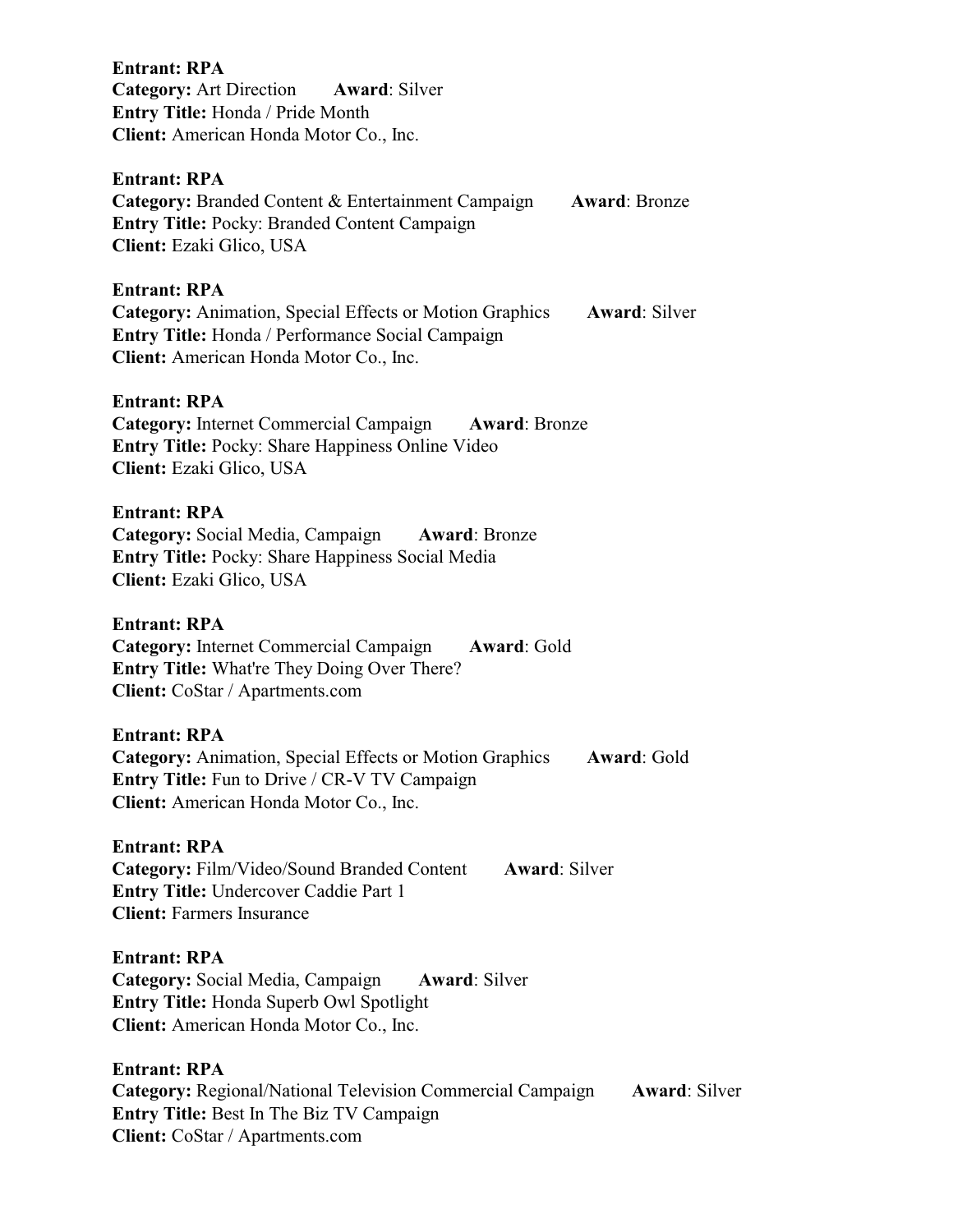| <b>Entrant: RPA</b><br><b>Category:</b> Branded Content & Entertainment for Online/Interactive<br><b>Entry Title: Honda Virtual Adventures</b><br>Client: American Honda Motor Co., Inc.    | <b>Award: Silver</b> |
|---------------------------------------------------------------------------------------------------------------------------------------------------------------------------------------------|----------------------|
| <b>Entrant: RPA</b><br>Category: Internet Commercial Award: Bronze<br>Entry Title: Honda / The Chase - Type R<br>Client: American Honda Motor Co., Inc.                                     |                      |
| <b>Entrant: RPA</b><br><b>Category: Political Broadcast Television</b><br><b>Award: Silver</b><br>Entry Title: The Fight - EQCA<br><b>Client:</b> Equality California                       |                      |
| <b>Entrant: RPA</b><br><b>Category:</b> Regional/National Television Commercial Campaign<br><b>Entry Title: ARCO TV Campaign 2020</b><br><b>Client: ARCO NW</b>                             | <b>Award: Silver</b> |
| <b>Entrant: RPA</b><br><b>Category:</b> Regional/National Television Commercial Campaign<br><b>Entry Title: ampm Brand TV Campaign 2020</b><br><b>Client:</b> ampm / BP West Coast Products | <b>Award: Silver</b> |
| <b>Entrant: RPA</b><br>Category: Regional/National Television Commercial Campaign<br><b>Entry Title:</b> Easy To Find The Right Place<br>Client: CoStar / Apartments.com                    | Award: Gold          |
| <b>Entrant: RPA</b><br><b>Category: Regional/National Television Commercial Campaign</b><br><b>Entry Title: Farmers Policy Perks</b><br><b>Client: Farmers Insurance</b>                    | <b>Award: Silver</b> |
| <b>Entrant: S.C. McCullough</b><br><b>Category:</b> Internet Commercial<br><b>Award: Bronze</b><br><b>Entry Title: Worth The Journey</b><br><b>Client: Rosa Vodka</b>                       |                      |
| Entrant: siltanen & partners<br><b>Category:</b> Logo Design<br><b>Award: Bronze</b><br><b>Entry Title: Coldwell Banker North Star</b><br><b>Client:</b> Coldwell Banker                    |                      |
| Entrant: siltanen & partners<br><b>Category:</b> Regional/National Television Commercial<br><b>Award: Silver</b><br><b>Entry Title: Guiding You Home</b><br><b>Client: Coldwell Banker</b>  |                      |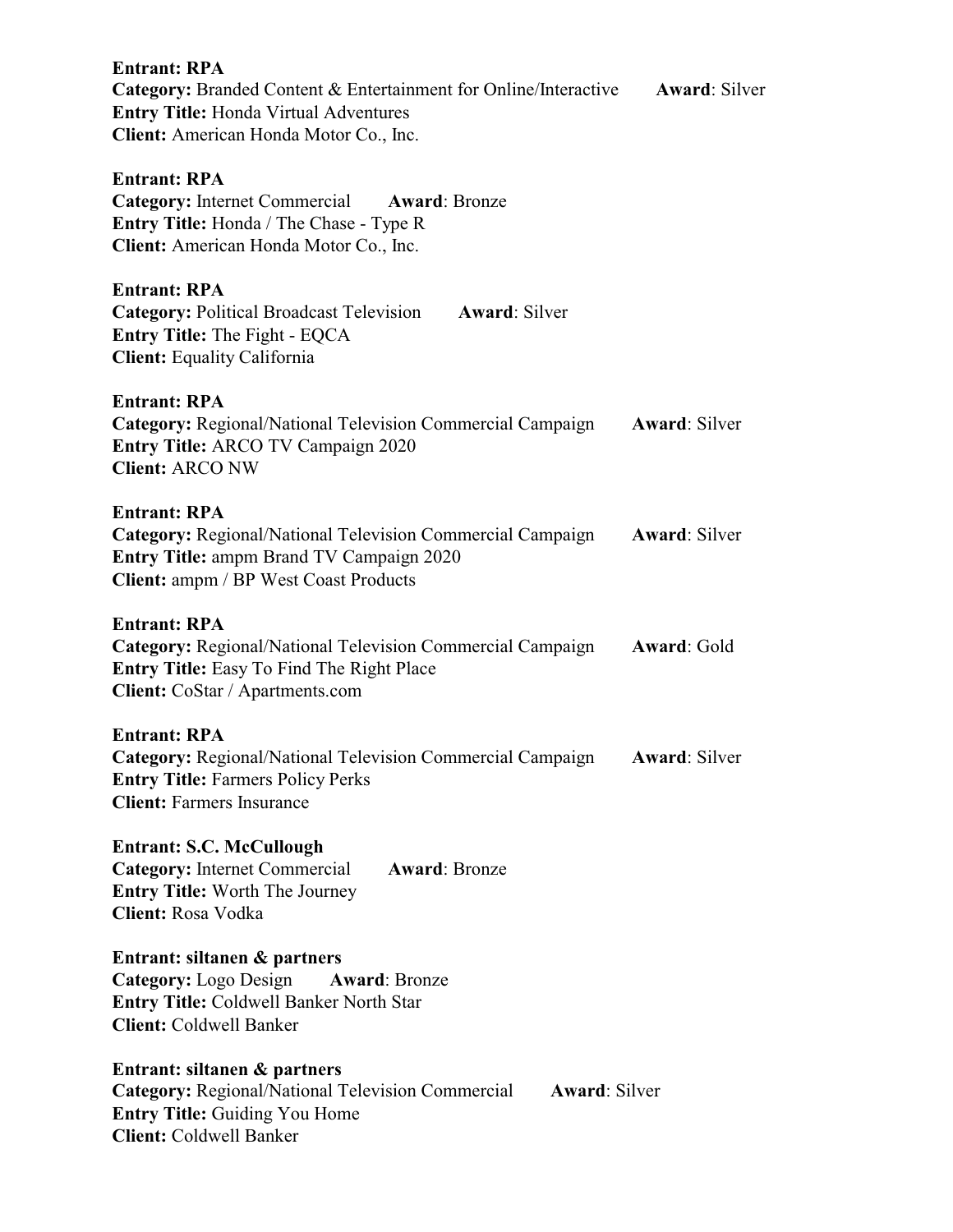**Entrant: Stage 13 Category:** Webisode Series **Award**: Silver **Entry Title:** Family Style Season 2 **Client:** Stage 13 (Warner Bros)

**Entrant: Stage 13 Category:** Internet Commercial **Award**: Gold **Entry Title:** Growing Up Asian w/ Justin Lin **Client:** Stage 13 (Warner Bros)

# **Entrant: The Integer Group**

**Category:** Audio/Video Sales Presentation **Award**: Bronze **Entry Title:** Fire **Client:** AT&T

# **Entrant: The Integer Group**

**Category:** Mobile App **Award**: Bronze **Entry Title:** Lily Gift Decider **Client:** AT&T

## **Entrant: The Integer Group**

**Category:** Tools & Utilities **Award**: Silver **Entry Title:** Lily Gift Decider **Client:** AT&T

## **Entrant: The Integer Group**

**Category:** Mobile Interaction **Award**: Silver **Entry Title:** Lily Gift Decider **Client:** AT&T

# **Entrant: The Integer Group**

**Category:** Audio/Video Sales Presentation **Award**: Bronze **Entry Title:** Scoreboard **Client:** AT&T

# **Entrant: The Woo**

**Entrant: Tool** 

**Category:** Integrated Advertising Campaign **Award**: Bronze **Entry Title:** Lenovo Legion Global Campaign **Client:** Lenovo

# **Entrant: Tool Category:** Film/Video/Sound Branded Content **Award**: Silver **Entry Title:** Above The Waves

**Client:** Kaiser Permanente

**Category:** Branded Content & Entertainment for Online/Interactive **Award**: Gold

**Entry Title:** HBO Max - The Flight Attendant **Client:** HBO Max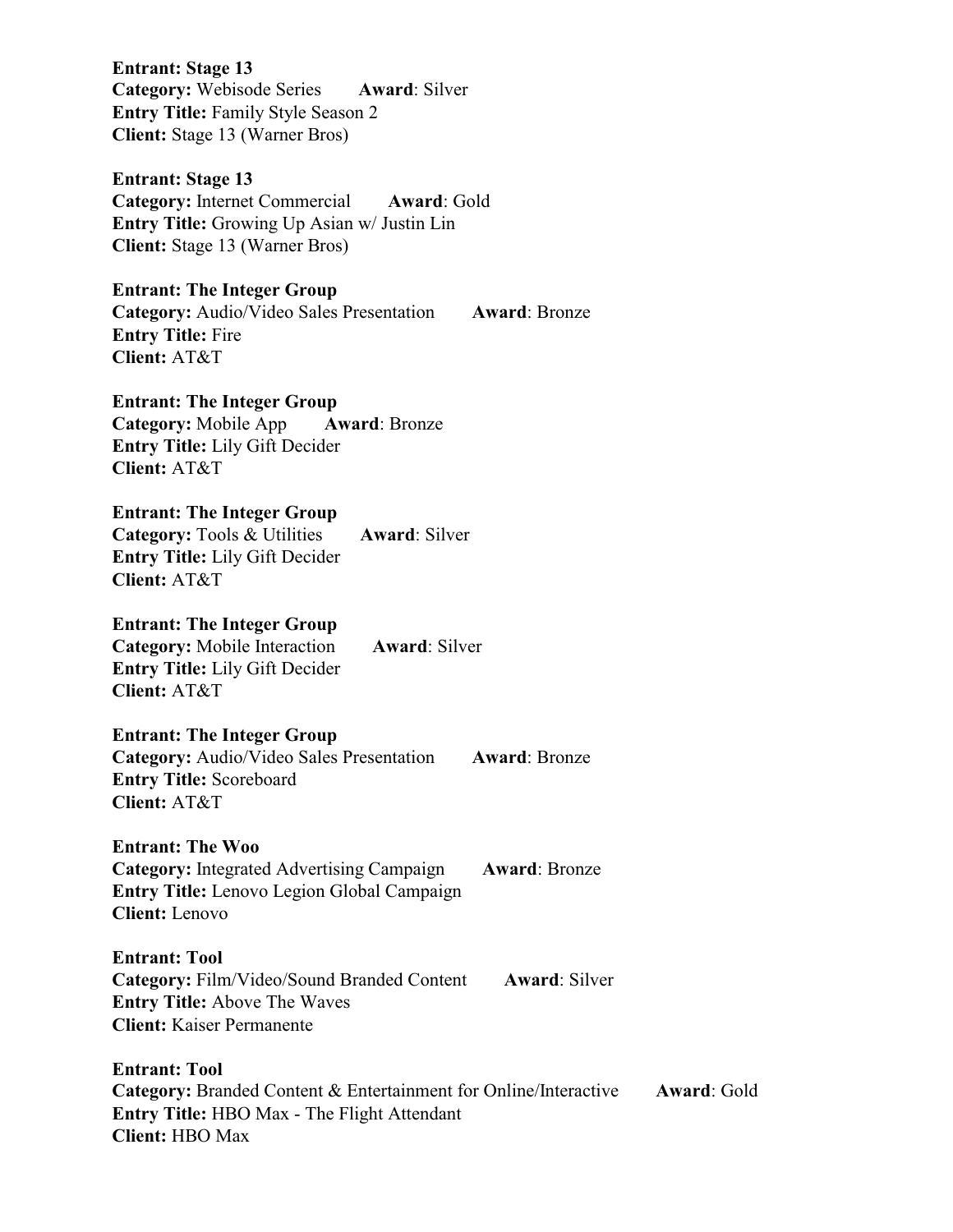**Entrant: Tool Category:** Cinematography **Award**: Gold **Entry Title:** Above The Waves **Client:** Kaiser Permanente

**Entrant: UCLA Health** 

**Category:** Corporate Social Responsibility Campaign **Award**: Bronze **Entry Title:** #TeamLA **Client:** UCLA Health

**Entrant: UCLA Health Category:** Integrated Media Corporate Social Responsibility Campaign **Award**: Bronze **Entry Title:** #TeamLA **Client:** UCLA Health

**Entrant: UCLA Health Category:** Corporate Social Responsibility Television **Award**: Bronze **Entry Title:** #TeamLA **Client:** UCLA Health

**Entrant: UNINCORPORATED Category:** Online/Interactive Campaign **Award**: Bronze **Entry Title:** Support SnoCo **Client:** Snohomish County

**Entrant: UNINCORPORATED Category:** Logo Design **Award**: Silver **Entry Title:** Better with Boeing **Client:** Snohomish County

# **Entrant: UNINCORPORATED Category:** Logo Design **Award**: Bronze

**Entry Title:** Identity System for Arcus Pace **Client:** Arcus Pace

**Entrant: Viacom Category:** Social Media **Award**: Silver **Entry Title:** Bad Boys For Life - Couples Therapy **Client:** Sony Pictures

# **Entrant: Viacom Category:** Branded Content & Entertainment for Television **Award**: Bronze **Entry Title:** Sonic - Young Dr. Robotnik **Client:** Paramount Pictures

**Entrant: Viacom Category:** Branded Content & Entertainment for Online/Interactive **Award**: Bronze **Entry Title:** Trolls World Tour x Drag Race **Client:** Universal Pictures